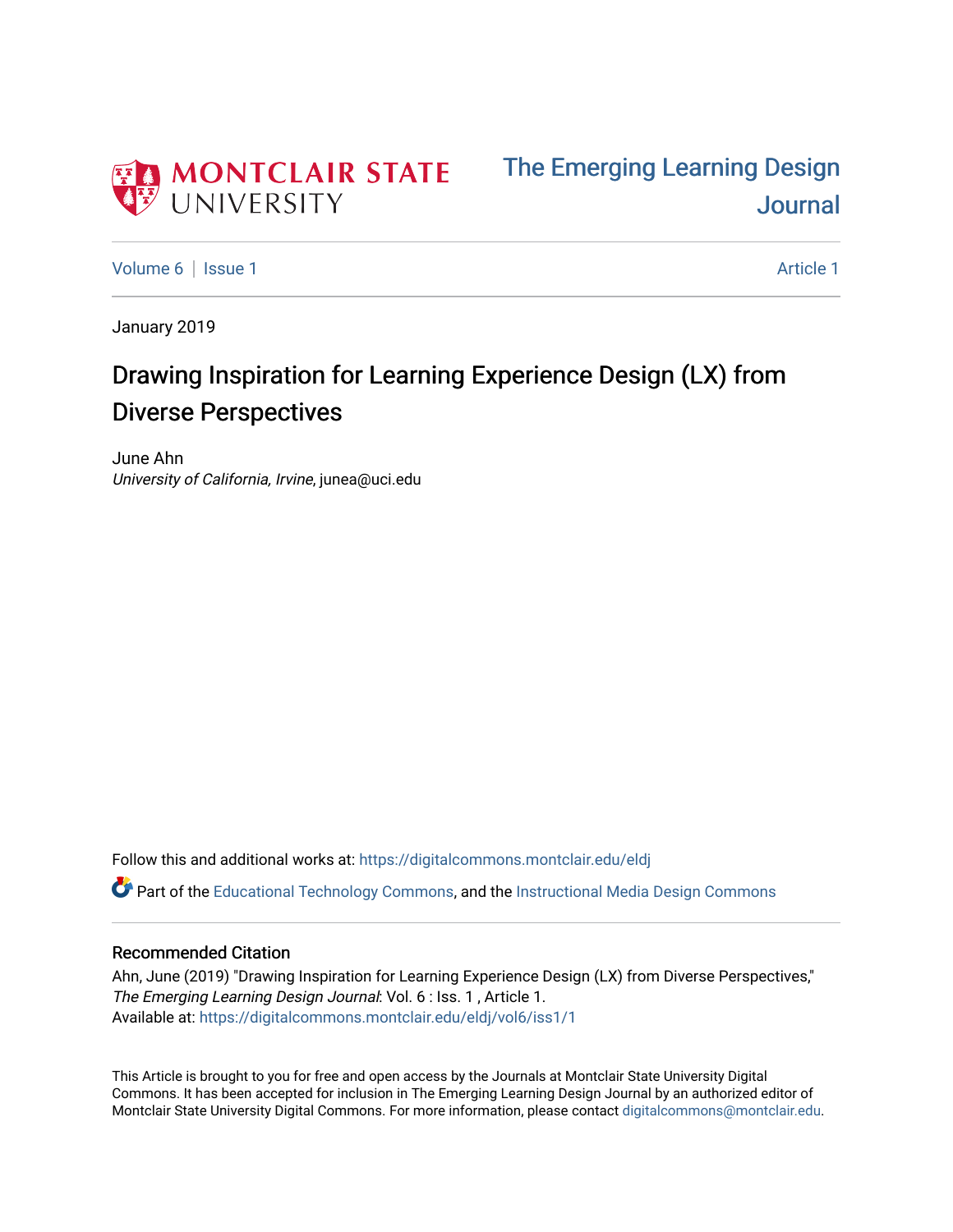

# **Drawing Inspiration for Learning Experience Design (LX) from Diverse Perspectives**

June Ahn University of California, Irvine 3000A Education Building june.ahn@uci.edu December 20, 2018

### **ABSTRACT**

*This article was adapted from a keynote lecture given on June 1, 2018, at the Emerging Learning Design Conference in Montclair, NJ.* In this essay, I argue that the emerging practice of learning experience design (LX) affords the opportunity to develop more engaging, innovative, and effective experiences for learners in diverse settings. However, in order to realize this potential, designers must expand our definitions of what counts as a learning experience, for whom, and for what ends. In addition, I challenge us as designers to foreground *equity* in our designs by beginning with the assumption that whatever learning situations we create will always be usable to some learners (and unusable for others), and will also have unintended consequences (even negative consequences) for some learners.

*Keywords: User Experience (UX), Digital Equity, Culture of Innovation*

#### **INTRODUCTION**

In this essay, I argue that the emerging practice of learning experience design (LX) affords the opportunity to develop more engaging, innovative, and effective experiences for learners in diverse settings. However, in order to realize this potential, as designers we must expand our definitions of what counts as a learning experience, for whom, and for what ends. In addition, I challenge us as designers to foreground equity in our designs by beginning with the assumption that whatever learning situations we create will always be usable to some learners (and unusable for others), and will also have unintended consequences (even negative consequences) for some learners. How might we expand our impact, as LX designers, while making sure to thoughtfully design for the potential harm we do when we create new technologies for learning?

To interrogate this question, requires a deeper understanding of what LX design practice affords, how an understanding of equity strengthens our practice as learning designers, and a fuller notion of what we mean by learning and how we see it occur around us. In the following essay, I touch on each of these points from my own experience as an LX designer and researcher. I end with a few heuristics that have been helpful in my own LX design practice, not as an exhaustive list, but as the

beginning of a broader discussion that can help LX as a field evolve in the next few years.

#### **MOVING FROM INSTRUCTIONAL DESIGN TO LEARNING EXPERIENCE**

The term LX has emerged only recently, with reports that the term was coined around 2015 (see "Learning Experience Design – The Most Valuable<br>Lessons." 2017). The idea of LX came from  $2017$ ). The idea of LX came from practitioners to capture the changing nature of design practice, with the terms instructional design (ID) and learning experience design (LX) symbolizing the shifts in popular thinking. In the past, many learning designers focused on creating curriculum and learning experiences in the classroom, and then in formal online course environments (ID). Now, designers are creating learning situations for a wide variety of settings such as: home, work, museums and libraries, public spaces, and in all types of online and virtual environments that go beyond formal classroom situations (LX).

Beyond recognizing that LX practitioners are designing for more diverse contexts – moving from the classroom to out-of-school settings – I also think about LX practice as an evolutionary synthesis of ideas and techniques that come from different fields. The area of learning design is quite diverse and includes practitioners from instructional design backgrounds to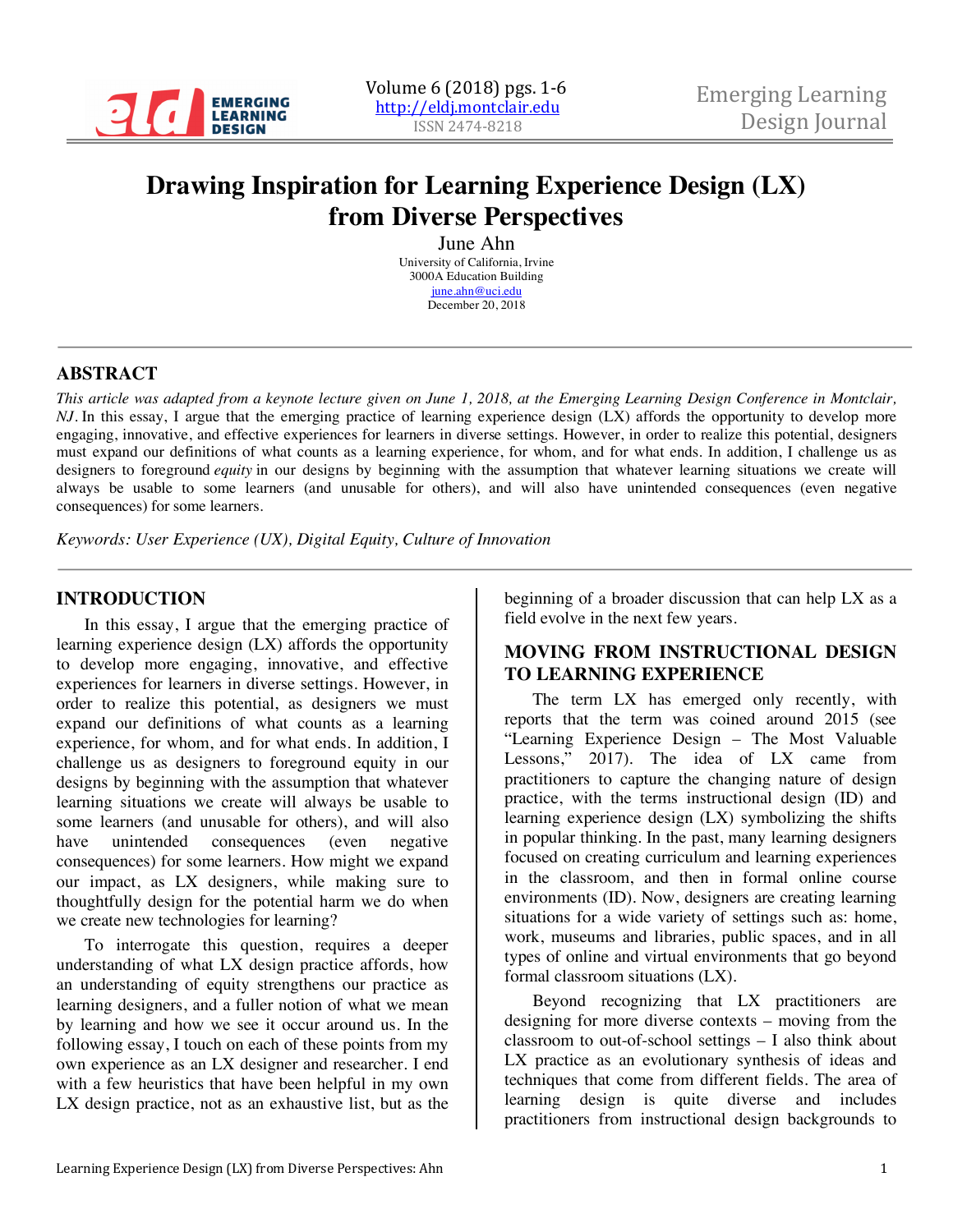#### **EMERGING LEARNING DESIGN**

ISSN 2474-8218 Volume  $6(2018)$  pgs.  $1-6$ 

# Emerging Learning http://eldj.montclair.edu<br>
ISSN 2474-8218 Design Journal

learning scientists who have developed notions of design-based research and design experiments for learning (Anderson & Shattuck, 2012; Bell, 2004; Cobb, Confrey, DiSessa, Lehrer, & Schauble, 2003; Collins, Joseph, & Bielaczyc, 2004; Easterday, Rees Lewis, & Gerber, 2014; Hoadley, 2004). Despite this diversity in research traditions, there is a core notion that is most relevant for LX designers. The field of learning sciences (widely conceived) is moving towards documenting and understanding how learning occurs in ever more expansive, diverse, and varied settings. These developments bring new ideas about how learning is connected across settings, technologies, and communities (Ito et al., 2013), how people learn using new tools and pedagogical practices, and how we can recognize what learning looks like beyond what we're used to seeing in formal educational settings.

Taking an expansive view of what learning looks like, how we guide it, and what technologies amplify learning practices coincides nicely with practices in user experience design (UX), which has largely come from technology fields. UX also builds from its own research and scholarly communities such as human-computer interaction, where new design methods are developed that take into account the needs of different users (Ahn & Clegg, 2018; Beyer & Holtzblatt, 1999; Carroll & Rosson, 1992; Druin, 1999; Gelderblom & Kotzé, 2009; Quintana, Eng, Carra, Wu, & Soloway, 1999; Soloway et al., 1996). Coupled with this scholarly work is a robust design field, where UX designers work in a variety of industry settings and develop practices for creating new technologies in more inclusive and effective ways. Concepts of human-centered design (Norman, 2013) and recent frameworks such as design thinking, popularized by the firm IDEO and the d.School at Stanford University ("Design Thinking," n.d.), have seen its way into design practice. I take several inspirations from UX fields, but particularly in: (a) deriving techniques to recognize human experiences, needs, and constraints in new ways, (b) to empathize deeply with those who will use our designs, and (c) to take seriously the notion of usability or how people will come to use our designs (see Figure 1).



**Figure 1***.* LX is the Synthesis of Ideas from Learning Design and User Experience Design.

An LX designer has the double challenge of continually expanding their understanding of how people learn, while also building a repertoire of techniques (often from UX practice) to expand their ability to empathize, understand, and draw inspiration from different users and contexts to somehow create new and innovative ideas. New learning environments have to both draw from a robust theoretical understanding of learning but also be usable, engaging, and impactful for learners to experience.

## **SEEING LEARNING FROM DIVERSE LENSES AND VALUING DIFFERENT OUTCOMES**

One way that theories of learning and empathy for a broader array of human experience can combine in LX design is to first expand our notions of what learning looks like, and thus what we may design for. In my own LX practice, I have focused on various facets of learning that capture common experiences one might care about (see Figure 2). First, *knowledge* is often the most common outcome that instructional and LX designers often think about when creating a new technology or educational environment. I include in this idea, both understanding some body of content (facts and ideas) and also knowing how to do something in a domain. Second, a growing number of scholars also observe that *interest* is both a factor and an outcome of a learning situation (Renninger, 2009). Some learning environments may foster greater interest in a topic, and that interest can be further developed or halted in future experiences (Azevedo, 2011, 2013; Barron, 2006; Edelson & Joseph, 2001). Some learning environments can encourage interest in the short-term, to be engaging in the moment. Other learning environments deepen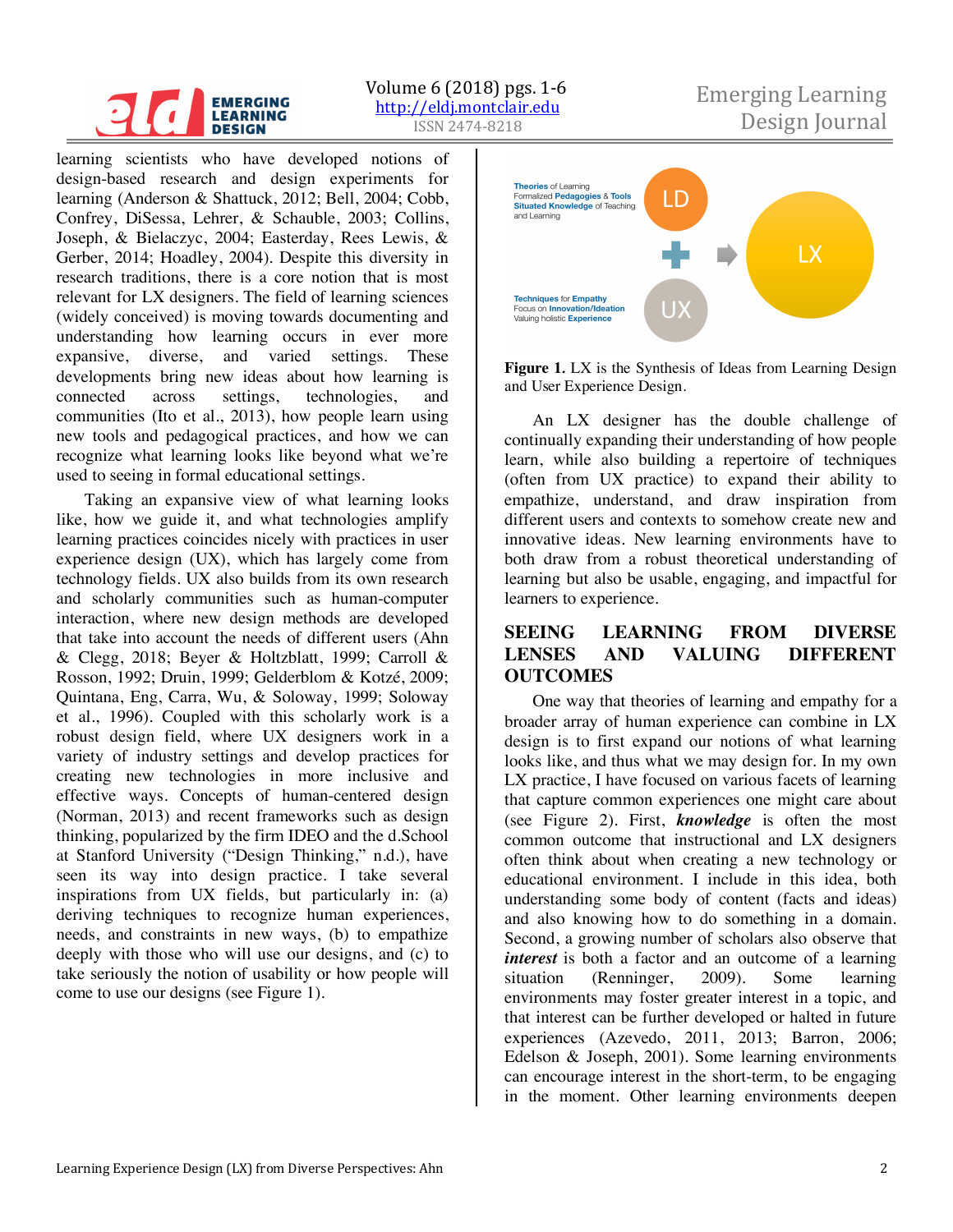

# Emerging Learning

interest over the long term, touching on core motivations of learners that layer on over time.



Figure 2. How might we see facets of learning and subsequently design for it?

Third, one's *identity* is also a deep part of learning. People show their identity through objects and social relationships such as the clothes they wear, the tools they use, or the social groups they publicly show their membership in (Gee, 2000). Over time, people "figure" out their worlds, which include which social groups they want to relate to, what social, cultural, and learning activities they want to attend to, and what goals they value (Holland, Lachicotte Jr, Skinner, & Cain, 1998; Nasir & Hand, 2008). Learners show their identity by the stories they tell about themselves and what they publicly voice as their identity (Sfard & Prusak, 2005). Ultimately, some learning environments are supportive in helping learners further develop their identities as someone who wants to pursue a given field (like science) or to become a certain type of person (like a writer or basketball player), and designing these environments opens up new ways to think about an experience (Ahn et al., 2014; Calabrese Barton et al., 2013; Polman & Miller, 2010).

Finally, an area that is a common focus for LX designers is technology. I like to think expansively about technology, as fundamentally the *tools* we want learners to use to participate in a given field. This view is inspired from scholars who think about new literacies and recognize that a literacy involves knowing how to use different tools that are valued and important to participate in practices and knowledge creation (Coiro, Knobel, Lankshear, & Leu, 2008; Hull & Schultz, 2001; Jenkins, 2009). When thinking about tools and being "literate", we can also think about cultural and social norms as a form of technology. Rules and norms that a

social group as constructed and agreed upon, are tools that make it more effective to communicate, collaborate, and make progress in a field. We see these tools everywhere we look. Scientists of all sorts use physical technologies to conduct their work, software to analyze findings or communicate ideas to each other, and institutions to facilitate the scientific community (universities, labs, journals, conferences etc.), and norms of thinking and communicating that define the community.

An important note is that the four facets of learning that I laid out above are by no means exhaustive. One may think of many other facets of learning that we want to foreground when we're designing a learning environment. The core question is, how might LX designers benefit from thinking about learning more expansively? One way that has been helpful in my practice as a design-based learning researcher is to develop conjectures about what I'd want to *see* or *observe*, if I were to think about a successful learner. For example, many designers might say that they'd want to see success as a learner who shows that they know a lot of content or skills (knowledge in Figure 2). We might also see a learner who knows a lot and also shows an interest to acquiring even more knowledge (the intersection of knowledge and interest in Figure 2). We might see learners who know a lot and also communicate that they are confident they can be that kind of person; for example, saying that "I am a science person" or "I can do science" (the intersection of knowledge and identity).

With young people and new technologies, we often first see active use of a new tool like a computer or a 3-d printer. We might observe successful learning when young people tinker, and develop deeper practices with tools (the intersection of tools and interest in Figure 2). Another intersection might be a learner that has a lot of interest and identity in a given domain, and thus shows a lot of passion about participating in it (even if they lack knowledge or tools). As we observe learners that exhibit even more combinations, we would expect to observe more advanced learning behaviors. For example, a learner who has deep knowledge, interest, and identity (but no experience with tools) may show a deep level of content knowledge, but a lack of skills in applying that knowledge. Contrastingly, a learner who has deep understanding of tools, with substantial interest and identity (but less content knowledge), may show a lot of skill expertise, but less understanding of the deeper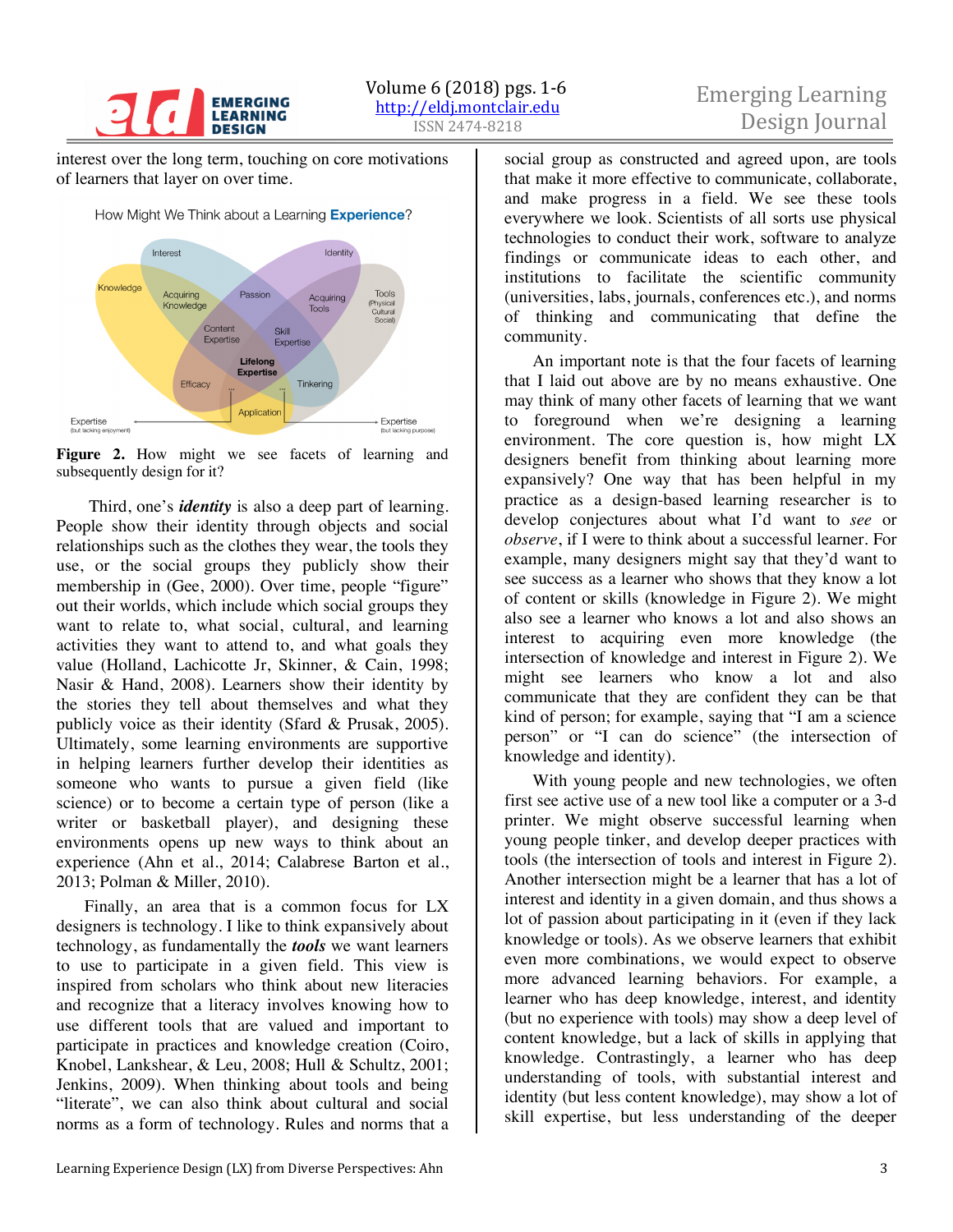

# Emerging Learning

thought processes involved in a domain. Ultimately, a key challenge for LX designers is to create environments that touch on multiple learning facets that lead to deeper learning behaviors or experiences that we can observe.

# **THINKING ABOUT EQUITY IN LX DESIGN**

Seeing learning more expansively also attunes LX designers to imagine the potential downsides of the learning environments and technologies we design. When designers do not anticipate these downsides, inequitable experiences may occur and widen gaps between learners who benefit from our designs and those who are not served well. One common blind spot that LX designers have is to assume that learners are at fault if they do not engage with a tool, or do not gain the intended benefits of some learning experience. For example, one might design an online course that carefully guides learners through a progression of topics or tasks that should effectively educate them about a topic (developing deeper knowledge). But when faced with situations where many learners do not complete the course, or do not engage with it, one can easily revert to statements such as "if only those learners were interested in the content" or "if they were skilled enough to get what we're trying to do". Such *deficit-model* ways of thinking, illuminate how the design of learning environments may optimize for one facet of learning (knowledge acquisition), but fail to consider broader learning experiences that matter (interest, identity, or tools).

The consequences of designing with major blind spots for the broader learning experience can be substantial. Only learners who are already privileged (e.g., already have the requisite knowledge, already have developed interest, already have a deep sense of self and commitment to engage, or are already literate and have skills) will engage with and benefit from a newly designed learning experience. Those who lack any of these facets fall through the cracks. And inequitable learning experiences cascade, combine, and accumulate across learners. To break out of this cycle, and overcome these obstacles, we need to not only design pedagogies and technologies, but also for broader experiences. A key question is how do we do that as LX designers?

# **SOME HEURISTICS FOR LX DESIGN PRACTICE**

In my own experience as a learning scientist and design-based researcher, a few lessons have stuck with

me over the years. First, the theories of learning and social behavior are not tools that tell you (as a designer), exactly what to do and what to design. Instead, I find it more effective to **utilize learning and social theories to guide my initial thoughts and to act as a check to see if I'm touching as many facets of the learning experience as possible**. It's likely impossible for any learning designer to perfectly support every different learner in a given situation, but touching on more aspects of their experience is likely to result in better designs.

A second practice that has deepened my own LX practice has been to continually **build up a repertoire of strategies for empathy**. A common misconception of UX research is that designers are only concerned about shallow notions of usability such as finding out if the user likes this color, or that button on the interface, or the placement of such and such widget. These aspects of usability are quite important, but a deeper UX practice seeks to systematically understand the user, what makes them tick, and what they seek out of an experience. These heuristics also apply to designing for learners. What does our learner need, what are they interested in, how do they see themselves and others, and what are they seeking in this learning experience? Techniques such as participatory design, interviews, and other UX techniques are designed to help an LX designer start from a deeper understanding of people and to meet their needs ("Design Thinking," n.d.; DiSalvo, Yip, Bonsignore, & DiSalvo, 2017). These techniques remind us as LX designers, that **when we're creating solutions for learners who are not like us, it's good practice to let them lead and guide you** in terms of what an experience might look like.

Finally, it's been helpful for me to continuously remember that **there are always unintended consequences that arise from one's design**. We might have designed a great experience to help learners efficiently gain knowledge, but may detrimentally affect how interested they are in the topic or whether they identify with the subject area or field. We may have created a great learning experience with an effective use of technology, but realize that only some populations of learners would readily use that tool (and not the population we intended to serve). And a technology that may work well for one problem or goal, may exacerbate an entirely different problem. Researchers of technology in the past have found this phenomenon happen continuously, where new tools and experiences amplify certain issues and exacerbate underlying societal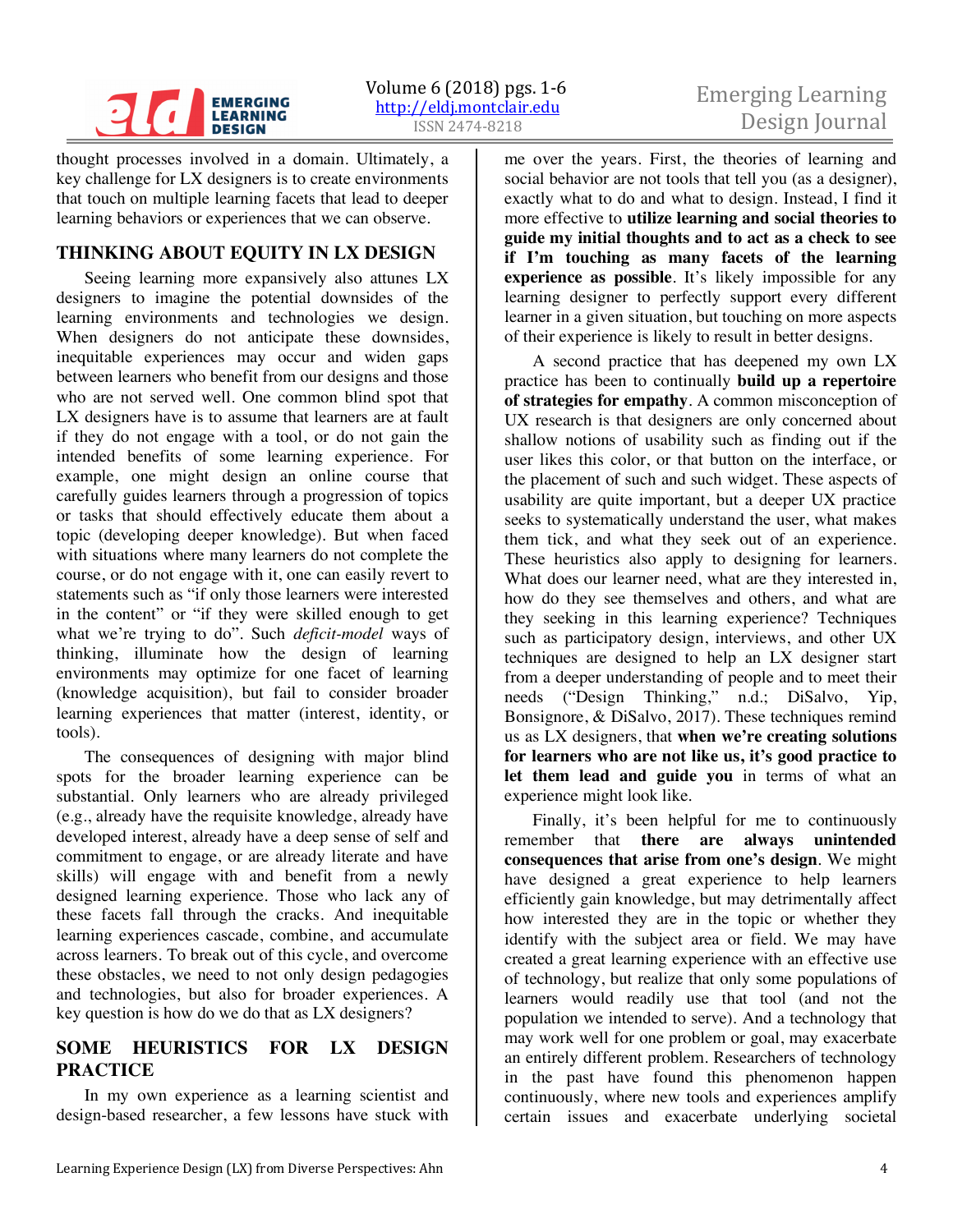#### **EMERGING LEARNING DESIGN**

challenges (Ahn & Quarles, 2016; Toyama, 2015). Understanding that unintended consequences will always occur help us as LX designers in many ways. Hopefully, we may evolve a rigorous design practice that tries to account for potentially negative outcomes, be humble about the potential uses and impacts of our learning designs, and be more precise about who we hope to serve (who we may not serve) through the learning experiences we create.

## **REFERENCES**

- Ahn, J., & Clegg, T. (2018). Human-Computer Interaction and Education: Designing for Technology-Enhanced Learning Experiences. *The Wiley Handbook of Human Computer Interaction*, *2*, 821–830.
- Ahn, J., & Quarles, B. (2016). Technology and education in the United States: Policy, infrastructure, and sociomaterial practice. In C. Loss & P. McGuinn (Eds.), *Convergence: U.S. Education Policy Fifty Years After the ESEA and the HEA of 1965*. Cambridge, MA: Harvard Education Press.
- Ahn, J., Subramaniam, M., Bonsignore, E., Pellicone, A., Waugh, A., & Yip, J. C. (2014). "I want to be a game designer or scientist": Connected learning and developing identities with urban, African-American youth. In J. L. Polman, E. A. Kyza, D. K. O'Neill, I. Tabak, & W. R. Penuel (Eds.), *Proceedings of the Eleventh International Conference of the Learning Sciences (ICLS 2014)* (pp. 657–664). Boulder, CO: International Society of the Learning Sciences.
- Anderson, T., & Shattuck, J. (2012). Design-based research a decade of progress in education research? *Educational Researcher*, *41*(1), 16–25.
- Azevedo, F. S. (2011). Lines of practice: A practice-centered theory of interest relationships. *Cognition and Instruction*, *29*(2), 147–184.
- Azevedo, F. S. (2013). The tailored practice of hobbies and its implication for the design of interest-driven learning environments. *Journal of the Learning Sciences*, *22*(3), 462–510.

Barron, B. (2006). Interest and Self-Sustained Learning as Catalysts of Development: A Learning Ecology Perspective. *Human Development*, *49*(4), 193–224.

- Bell, P. (2004). On the theoretical breadth of design-based research in education. *Educational Psychologist*, *39*(4), 243–253.
- Beyer, H., & Holtzblatt, K. (1999). Contextual design. *Interactions*, *6*(1), 32–42.
- Calabrese Barton, A., Kang, H., Tan, E., O'Neill, T. B., Bautista-Guerra, J., & Brecklin, C. (2013). Crafting a Future in Science Tracing Middle School Girls' Identity Work Over Time and Space. *American Educational Research Journal*, *50*(1), 37–75.
- Carroll, J. M., & Rosson, M. B. (1992). Getting around the task-artifact cycle: how to make claims and design by scenario. *ACM Transactions on Information Systems (TOIS)*, *10*(2), 181–212.
- Cobb, P., Confrey, J., DiSessa, A., Lehrer, R., & Schauble, L. (2003). Design experiments in educational research. *Educational Researcher*, *32*(1), 9–13.
- Coiro, J., Knobel, M., Lankshear, C., & Leu, D. J. (Eds.). (2008). *Handbook of Research on New Literacies* (1 Reprint edition). New York: Routledge.
- Collins, A., Joseph, D., & Bielaczyc, K. (2004). Design Research: Theoretical and Methodological Issues. *The Journal of the Learning Sciences*, *13*(1), 15–42. https://doi.org/10.1207/s15327809jls1301\_2
- Design Thinking: A Method for Creative Problem Solving. (n.d.). Retrieved December 19, 2018, from https://www.ideou.com/pages/design-thinking
- DiSalvo, B., Yip, J., Bonsignore, E., & DiSalvo, C. (2017). Participatory Design for Learning. In *Participatory Design for Learning* (pp. 15–18). Routledge.
- Druin, A. (1999). Cooperative inquiry: developing new technologies for children with children. In *Proceedings of the SIGCHI conference on Human factors in computing systems: the CHI is the limit* (pp. 592–599). Retrieved from http://dl.acm.org/citation.cfm?id=303166
- Easterday, M., Rees Lewis, D., & Gerber, E. (2014). Designbased research process: Problems, phases, and applications. In *Proc. of International Conference of Learning Sciences* (Vol. 14).
- Edelson, D. C., & Joseph, D. M. (2001). Motivating active learning: A design framework for interest driven learning,". *DBRC Publications. Retrieved on March*, *1*. Retrieved from http://www.designbasedresearch.org/ reppubs/edelson-joseph.pdf
- Gee, J. P. (2000). Identity as an analytic lens for research in education. *Review of Research in Education*, 99–125.
- Gelderblom, H., & Kotzé, P. (2009). Ten design lessons from the literature on child development and children's use of technology. In *Proceedings of the 8th International Conference on Interaction Design and Children* (pp. 52– 60). ACM. Retrieved from http://dl.acm.org/citation.cfm?id=1551798
- Hoadley, C. M. (2004). Methodological alignment in designbased research. *Educational Psychologist*, *39*(4), 203– 212.
- Holland, D., Lachicotte Jr, W., Skinner, D., & Cain, C. (1998). *Identity and agency in cultural worlds.* Cambridge, MA: Harvard University Press.

Hull, G., & Schultz, K. (2001). Literacy and Learning Out of School: A Review of Theory and Research. *Review of Educational Research*, *71*(4), 575–611. https://doi.org/10.3102/00346543071004575